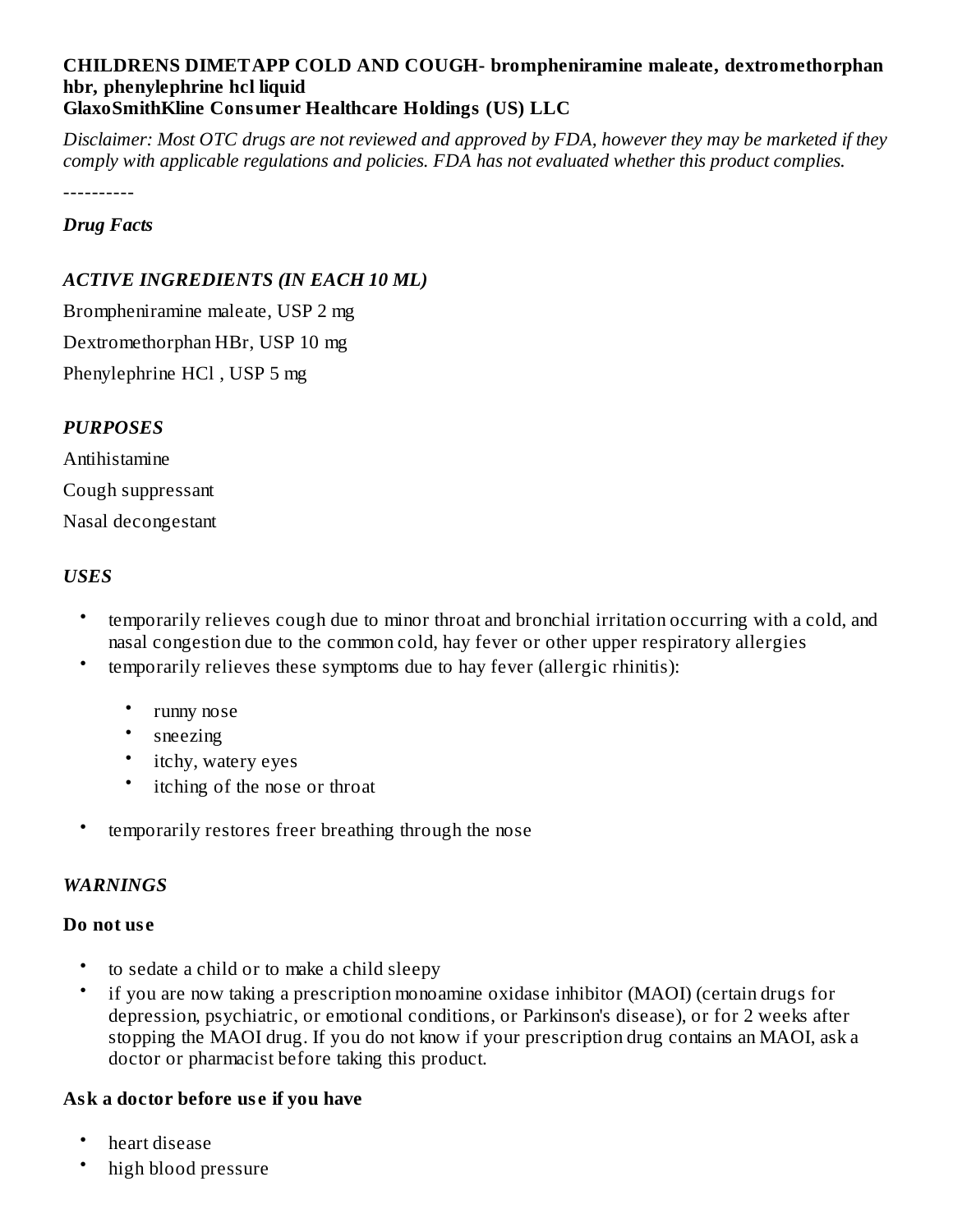- thyroid disease
- diabetes
- trouble urinating due to an enlarged prostate gland
- glaucoma
- cough that occurs with too much phlegm (mucus)
- a breathing problem or persistent or chronic cough that lasts such as occurs with smoking, asthma, chronic bronchitis, or emphysema

### **Ask a doctor or pharmacist before us e if you are**

- taking any other oral nasal decongestant or stimulant
- taking sedatives or tranquilizers

### **When using this product**

- **do not us e more than directed**
- may cause marked drowsiness
- avoid alcoholic beverages
- alcohol, sedatives, and tranquilizers may increase drowsiness
- be careful when driving a motor vehicle or operating machinery
- excitability may occur, especially in children

### **Stop us e and ask a doctor if**

- you get nervous, dizzy, or sleepless
- symptoms do not get better within 7 days or are accompanied by fever
- cough lasts more than 7 days, comes back, or is accompanied by fever, rash, or persistent headache. These could be signs of a serious condition.

# **If pregnant or breast-feeding,**

ask a health professional before use.

### **Keep out of reach of children.**

In case of overdose, get medical help or contact a Poison Control Center right away.

### *DIRECTIONS*

- do not take more than 6 doses in any 24-hour period
- measure only with dosage cup provided
- keep dosage cup with product
- ml = milliliter

| age                                   | dose                |
|---------------------------------------|---------------------|
| adults and children 12 years and over | 20 ml every 4 hours |
| children 6 to under 12 years          | 10 ml every 4 hours |
| children under 6 years                | do not use          |

### *OTHER INFORMATION*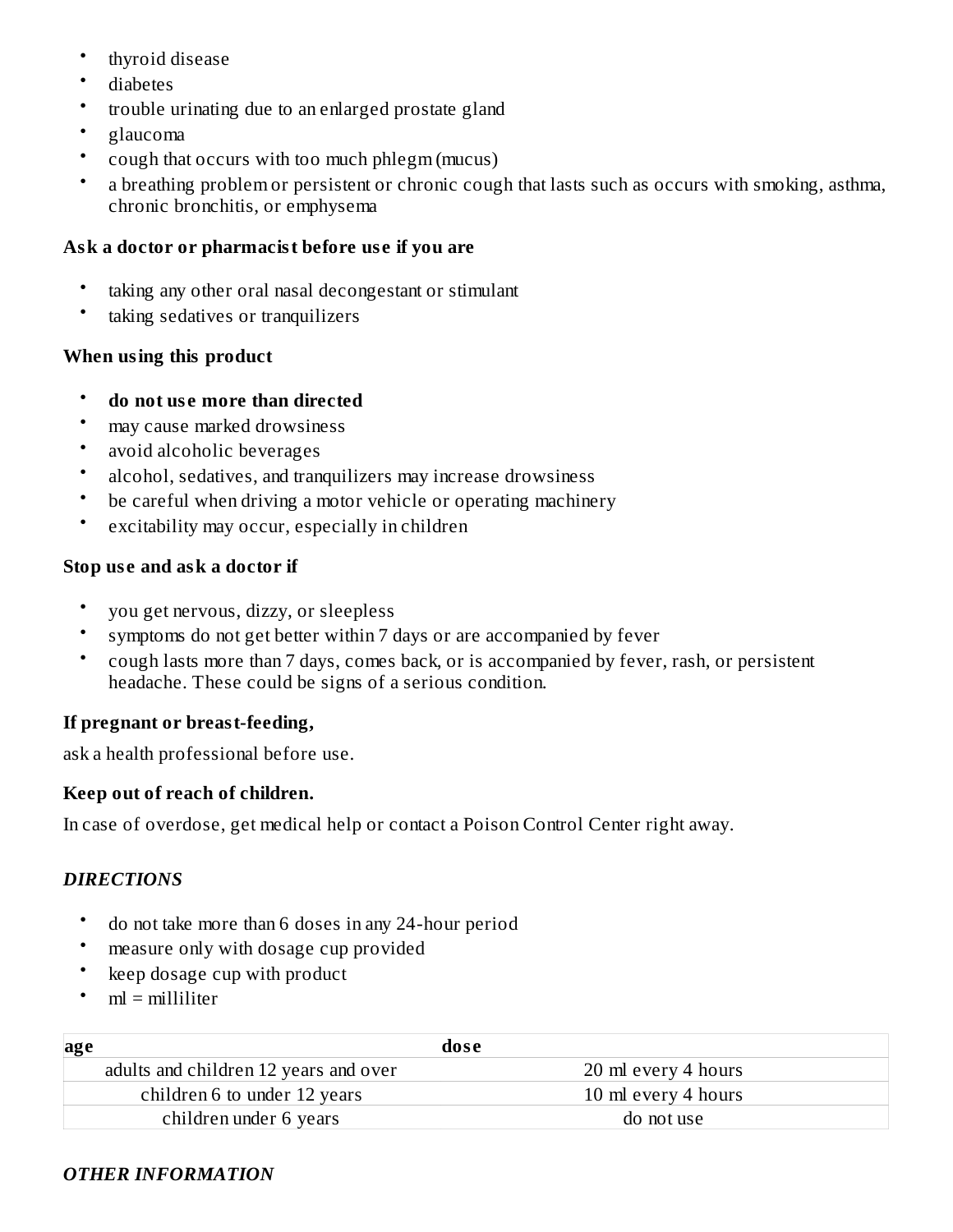- each 10 ml contains: **sodium 6 mg**
- store at 20-25°C (68-77°F)

### *INACTIVE INGREDIENTS*

anhydrous citric acid, artificial flavor, FD&C blue no. 1, FD&C red no. 40, glycerin, propylene glycol, purified water, sodium benzoate, sodium citrate, sorbitol solution, sucralose

## *QUESTIONS OR COMMENTS?*

Call weekdays from 9 AM to 5 PM EST at **1-800-762-4675**

## **PRINCIPAL DISPLAY PANEL**

**NDC 0031-2234-13**

**Children's Dimetapp** ®

**BROMPHENIRAMINE MALEATE** (Antihistamine) **DEXTROMETHORPHAN HBr** (Cough Suppressant) **PHENYLEPHRINE HCl** (Nasal Decongestant)

**Cold** & **Cough**

**Relieves Nasal Symptoms**

 **Stuffy Nos e Runny Nos e Sneezing**

**Plus Other Symptoms**

 **Itchy, Watery Eyes Cough**

**For Ages 6 Yrs. & Over**

4 FL OZ (118 ml) alcohol-free • grape flavor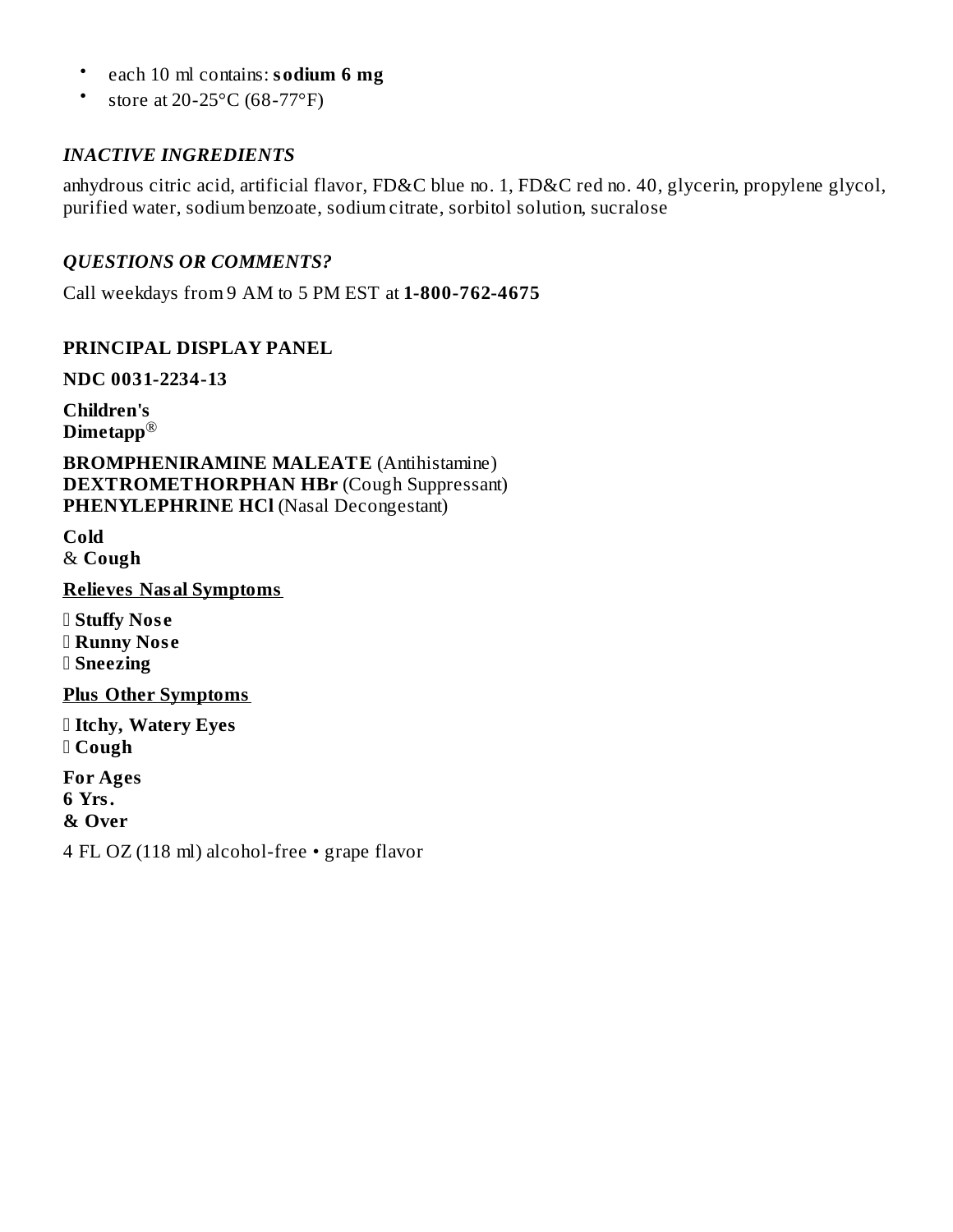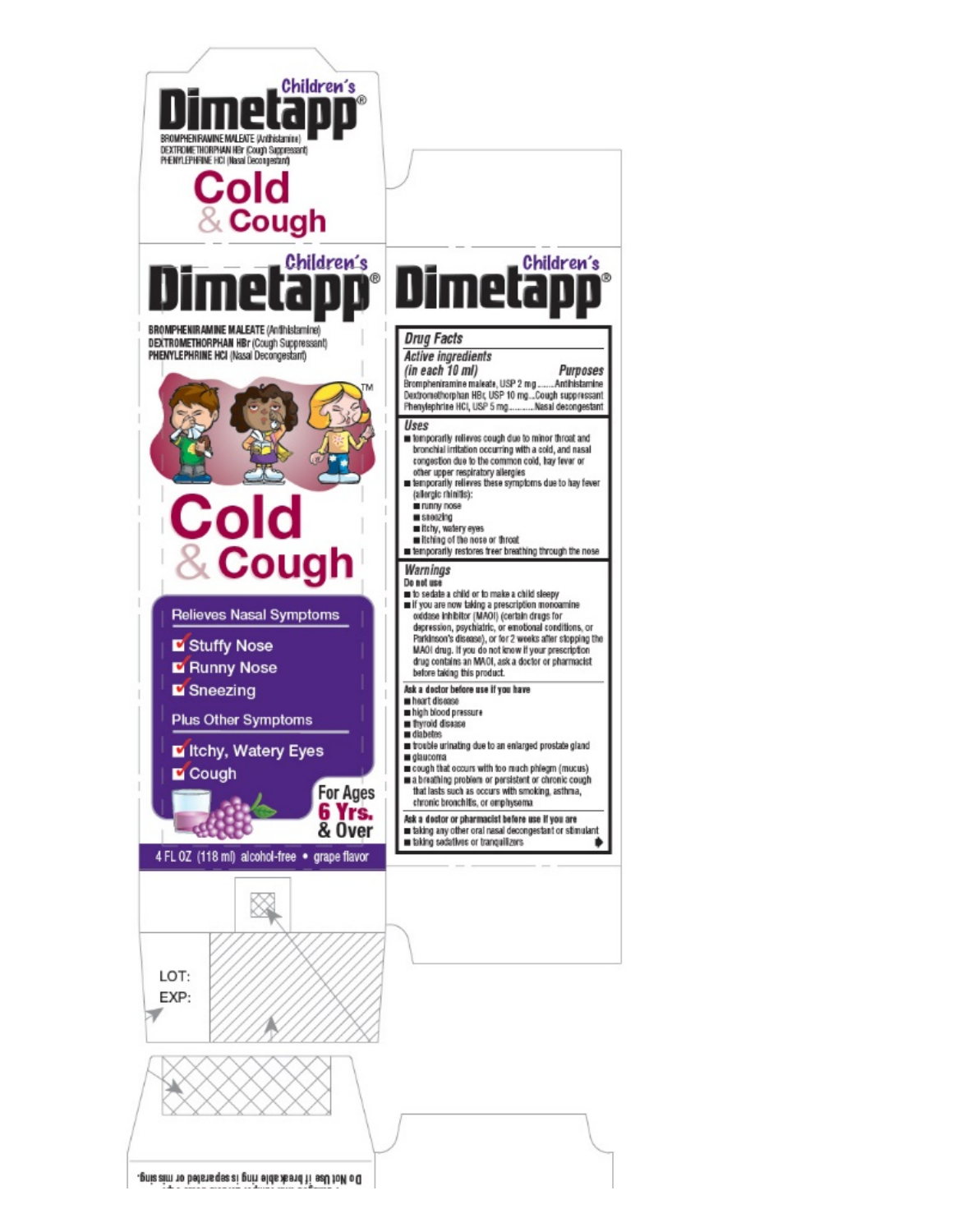

| <b>CHILDRENS DIMETAPP COLD AND COUGH</b><br>brompheniramine maleate, dextromethorphan hbr, phenylephrine hcl liquid |                       |                    |                                |               |                               |
|---------------------------------------------------------------------------------------------------------------------|-----------------------|--------------------|--------------------------------|---------------|-------------------------------|
|                                                                                                                     |                       |                    |                                |               |                               |
| <b>Product Information</b>                                                                                          |                       |                    |                                |               |                               |
| <b>Product Type</b>                                                                                                 | <b>HUMAN OTC DRUG</b> | Item Code (Source) |                                | NDC:0031-2234 |                               |
| <b>Route of Administration</b>                                                                                      | ORAL                  |                    |                                |               |                               |
|                                                                                                                     |                       |                    |                                |               |                               |
|                                                                                                                     |                       |                    |                                |               |                               |
| <b>Active Ingredient/Active Moiety</b>                                                                              |                       |                    |                                |               |                               |
| <b>Ingredient Name</b>                                                                                              |                       |                    | <b>Basis of Strength</b>       |               | Strength                      |
| BROMPHENIRAMINE MALEATE (UNII: IXA7C9ZN03) (BROMPHENIRAMINE -<br>UNII:H57G17P2FN)                                   |                       |                    | <b>BROMPHENIRAMINE MALEATE</b> |               | $1 \,\mathrm{mg}$<br>in $5mL$ |